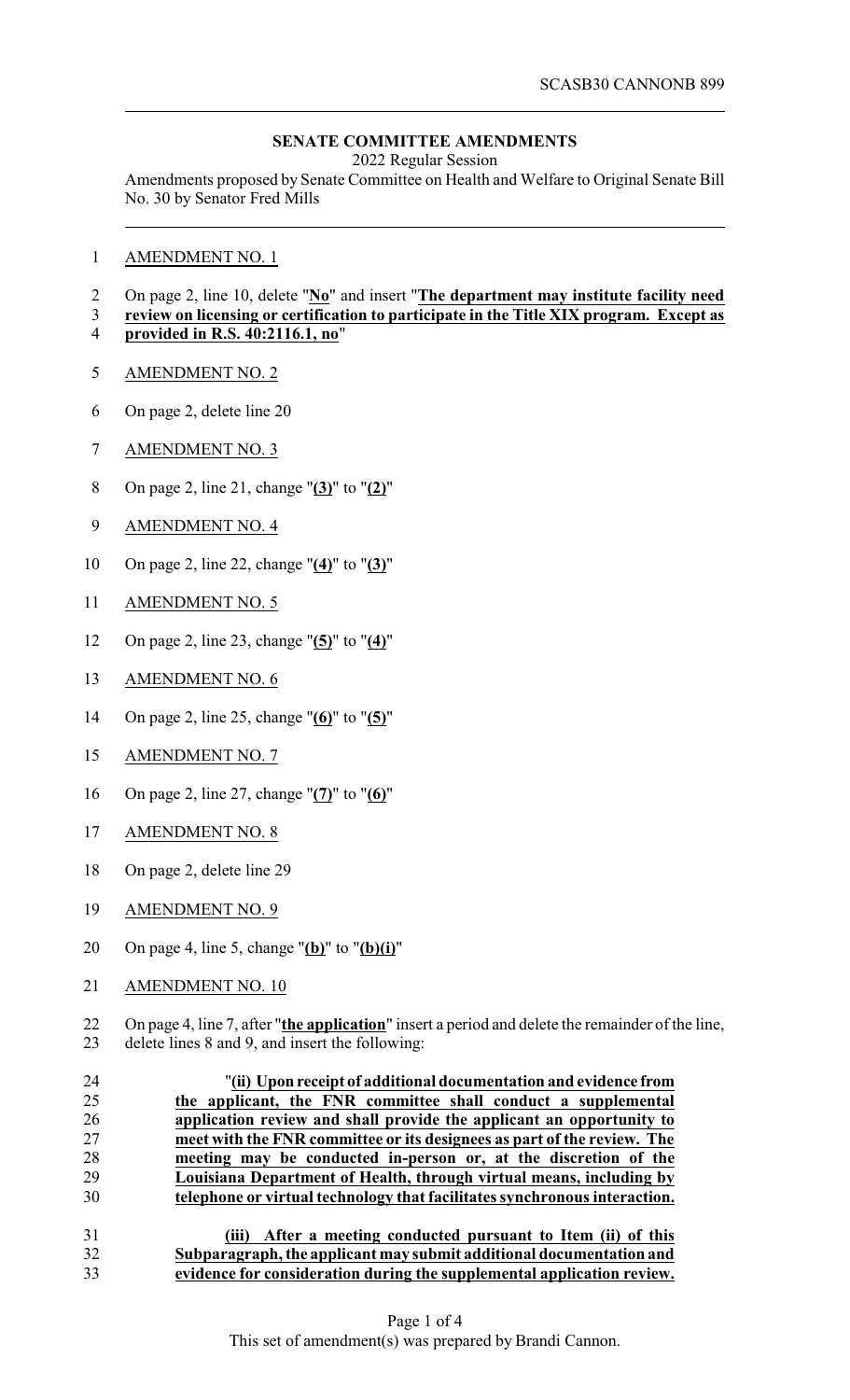| $\mathbf{1}$   | (iv) The decision on the supplemental application review shall be                              |
|----------------|------------------------------------------------------------------------------------------------|
| $\overline{2}$ | made by the FNR Committee."                                                                    |
| 3              | <b>AMENDMENT NO. 11</b>                                                                        |
| $\overline{4}$ | On page 4, line 17, after "licensure" insert "or certification to participate in the Title XIX |
| 5              | program as applicable"                                                                         |
| 6              | <b>AMENDMENT NO. 12</b>                                                                        |
| $\tau$         | On page 5, between lines 22 and 23, insert the following:                                      |
| $8\,$          | "(11) Provisions and procedures for the revocation, suspension, and                            |
| 9              | expiration of FNR approvals."                                                                  |
| 10             | <b>AMENDMENT NO. 13</b>                                                                        |
| 11             | On page 12, delete line 20 and insert the following:                                           |
| 12             | "§2116.1. Nursing facilities; facility need review; moratorium; exceptions                     |
| 13             | A.(1) The Louisiana Department of Health, in accordance with                                   |
| 14             | the Administrative Procedure Act, shall establish a facility need review                       |
| 15             | process for nursing facilities consistent with the regulations for licensure                   |
| 16             | and for Title XIX of the Social Security Act.                                                  |
| 17             | (2) The department shall promulgate rules and regulations in                                   |
| 18             | accordance with the Administrative Procedure Act to provide for facility                       |
| 19             | need review. The rules and regulations shall include but not be limited                        |
| 20             | to the following:                                                                              |
| 21             | (a) Criteria for review of nursing facility beds to determine if                               |
| 22             | there is a need for additional beds.                                                           |
| 23             | (b) Specific duties of the department to review proposals for new                              |
| 24             | facilities and determine the need therefor.                                                    |
| 25             | (c) Appropriate methodology for the collection of data necessary                               |
| 26             | for the administration of the program.                                                         |
| 27             | (d) Procedures to grant and revoke approvals.                                                  |
| 28             | (e) Establishment of application fees.                                                         |
| 29             | (f) Procedures for review of applications by the department.                                   |
| 30             | (g) Procedures to request a fair hearing from a determination                                  |
| 31             | made by the department.                                                                        |
| 32             | (h) Provisions for judicial review from the decision rendered                                  |
| 33             | after a fair hearing.                                                                          |
| 34             | (3) No new facility, service, or beds shall be licensed and certified                          |
| 35             | to participate in the Title XIX program without the approval of the                            |
| 36             | department based upon a determination of a need therefor in                                    |
| 37             | accordance with the provisions of this Section. Any person establishing,                       |
| 38             | managing, or operating a new facility, service, or bed without the                             |
| 39             | approval required by this Section shall be prohibited from participating                       |
| 40             | in the Title XIX program."                                                                     |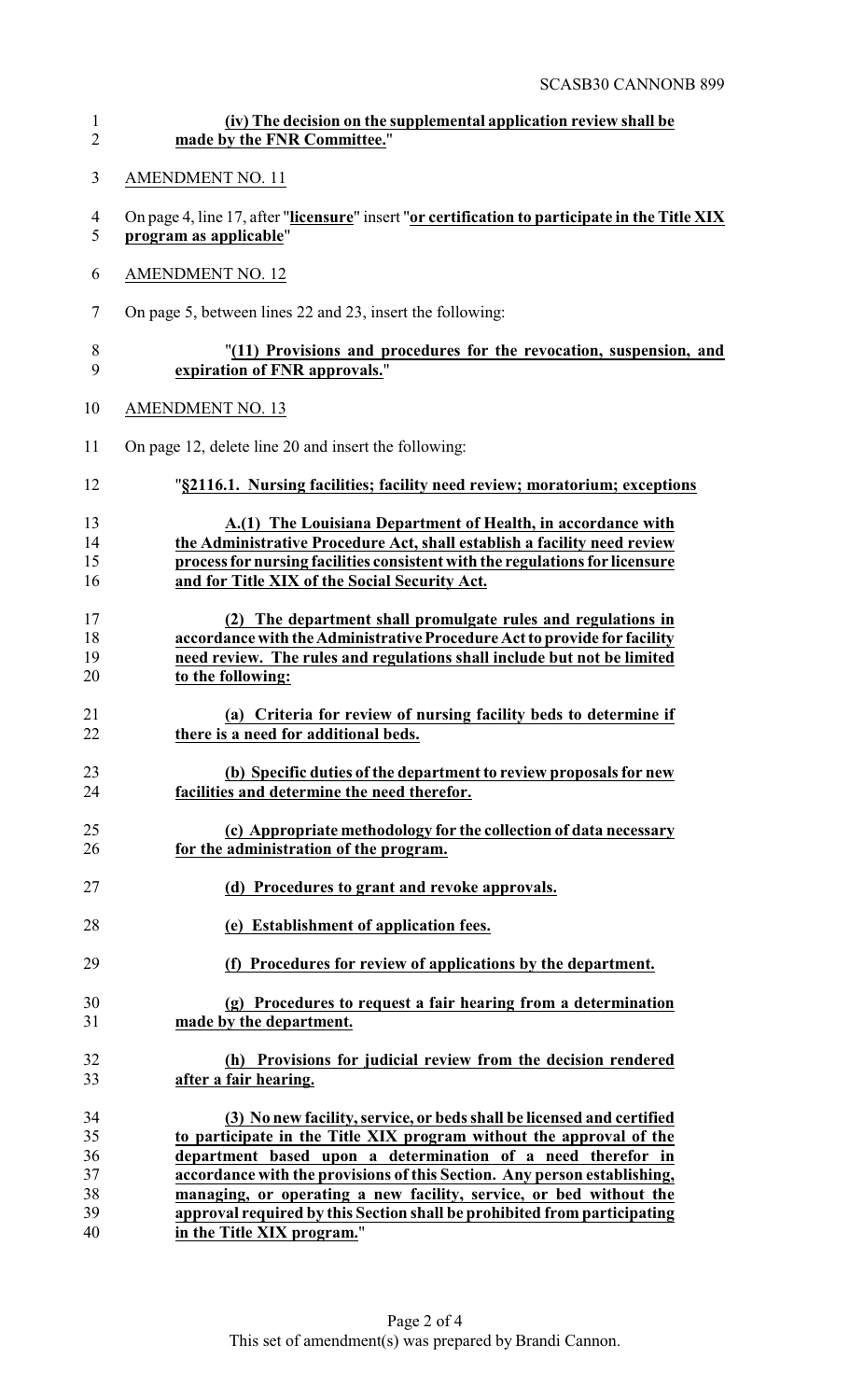- AMENDMENT NO. 14
- On page 12, line 21, change "**A.**" to "**B.(1)**"
- AMENDMENT NO. 15
- On page 12, line 22, after "**facilities**" insert "**which shall be in effect until July 1, 2027**"
- AMENDMENT NO. 16
- On page 12, line 23, change "**B.**" to "**(2)**" and change "**Subsection A of this Section**" to "**Paragraph (1) of this Subsection**"
- 
- AMENDMENT NO. 17
- On page 12, line 25, change "**(1)**" to "**(a)**"
- AMENDMENT NO. 18
- On page 13, line 2, change "**(2)**" to "**(b)**"
- AMENDMENT NO. 19
- On page 13, delete lines 6 through 29 and on page 14, delete line 1
- AMENDMENT NO. 20
- On page 14, line 2, change "**(5)**" to "**(c)**"
- AMENDMENT NO. 21
- On page 14, line 7, after "**LTC-2 Report**" insert "**or its successor**"
- AMENDMENT NO. 22
- On page 14, line 13, change "**(6)**" to "**(d)**"
- AMENDMENT NO. 23
- On page 14, delete lines 14 and 15 and insert the following: